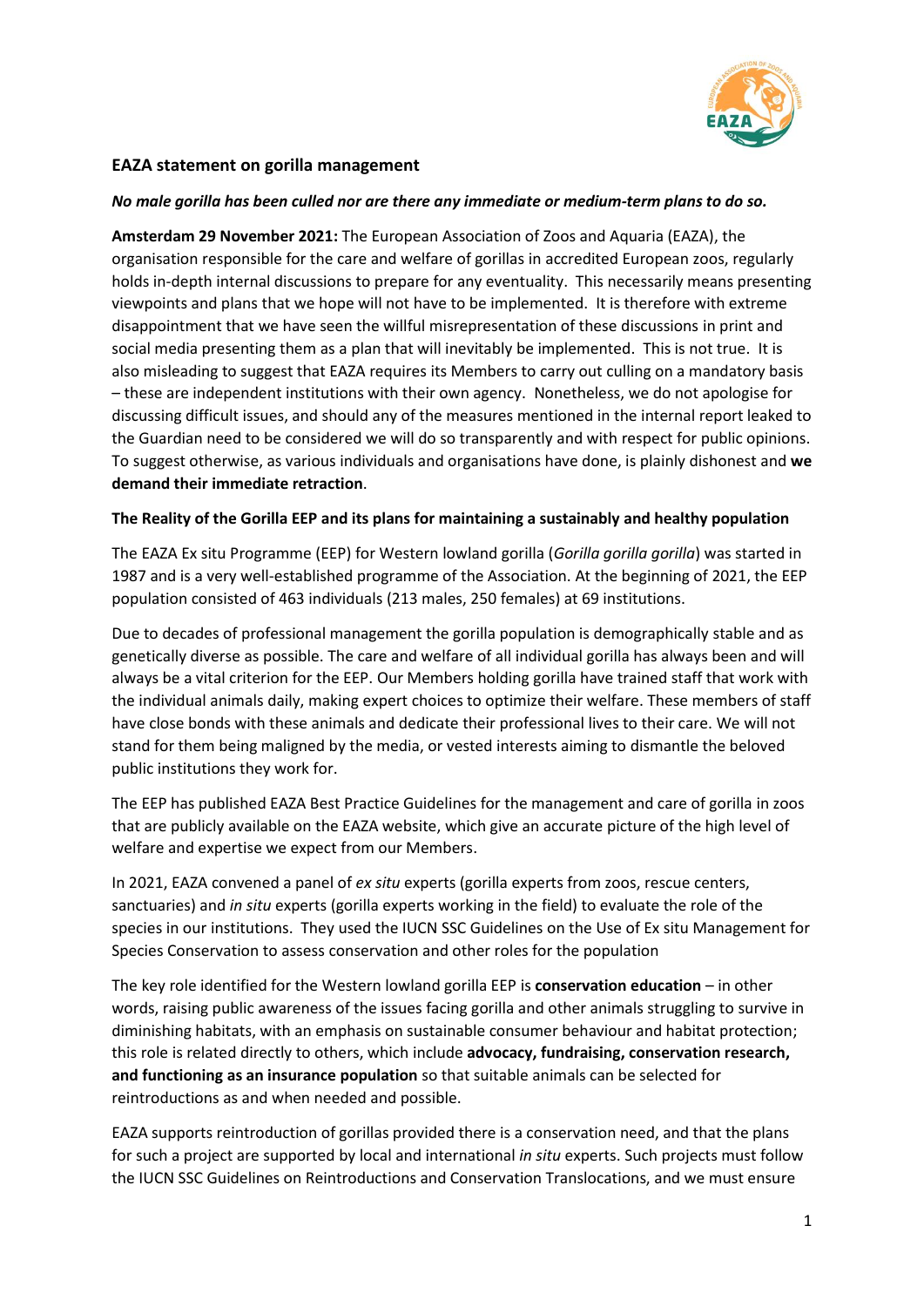that the *ex situ* population management programme remains sustainable and diverse after the removal of animals from the population for reintroductions. A clear plan must be provided by those initiating the project, and there must be a realistic chance of success.

EAZA has previously worked on reintroduction projects and can confirm that all gorilla selected for reintroduction came from EAZA zoos participating in the EEP. Indeed, it is EAZA zoos that have, with the support of their communities, developed the programme under which healthy, genetically diverse gorillas are available for reintroduction.

In order to (continue to) reintroduce gorilla in the future it is important to ensure that the population remains demographically stable and as genetically diverse as possible, while maintaining good animal welfare. In this context it is important for the programme to manage the number of births. Contraception is applied in females as a measure to slow the birth rate, however, it needs to be carefully managed as there are a number of potential negative impacts including the denial of opportunities for maternal behaviour, and the imbalance of harem groups that habitually have a number of infant animals present.

Gorillas live in harem groups of a dominant male with several females and young animals of both sexes. The main challenge for the EEP is that, with a 1:1 male:female sex ratio at birth, there will always be many more males in the population than places for harem group leaders. The EEP's strategy to house males in functional social groups can be achieved in two different ways: primarily within harem groups, and within bachelor groups where this is not possible. There is a limited number of males that can remain within a harem group, and not all bachelor groups are socially stable over the long term.

The EEP intends to maximise the number of harem groups by reducing the average number of adult females per group. Due to the equal sex ratio at birth, increasing the number of harem groups alone will never be sufficient to house all males. Therefore, additional solutions are needed to avoid a problematic situation in the next years with too many adult males that cannot become harem group leaders, cannot stay in a bachelor group and for whom a solitary long life is a welfare concern and not desirable.

Castration is a management tool that has been applied since 2011. Castration allows males to stay in their social group after the age where they would usually be expelled from the group by its leader. Long-term research has been initiated to scientifically evidence the benefits and impacts of this solution. Another management tool that the EEP want to investigate is whether selective abortion, could be feasible in gorillas. This option is not yet available and is only in an initial discussion phase at the moment.

One remaining option could be culling, which is a subject of exploratory conversations among the EEP as reported in the leaked document. So far, **culling is not recommended and this is unlikely to change over the short to medium term**. The decision to cull any animal is never taken lightly. We strongly reject the misleading suggestion that there is a black and white choice between culling and reintroduction; there is no direct connection and, if at all, **culling would never be a consideration if there are good alternative options available**.

Because we have the highest possible level of responsibility for the care of all the animals in our institutions, we believe that it is necessary to make plans for all eventualities, including many that we hope will not occur. Any responsible organisation caring for animals should, we believe, plan honestly for the future, and we would be remiss not to record those discussions faithfully in our internal documents.